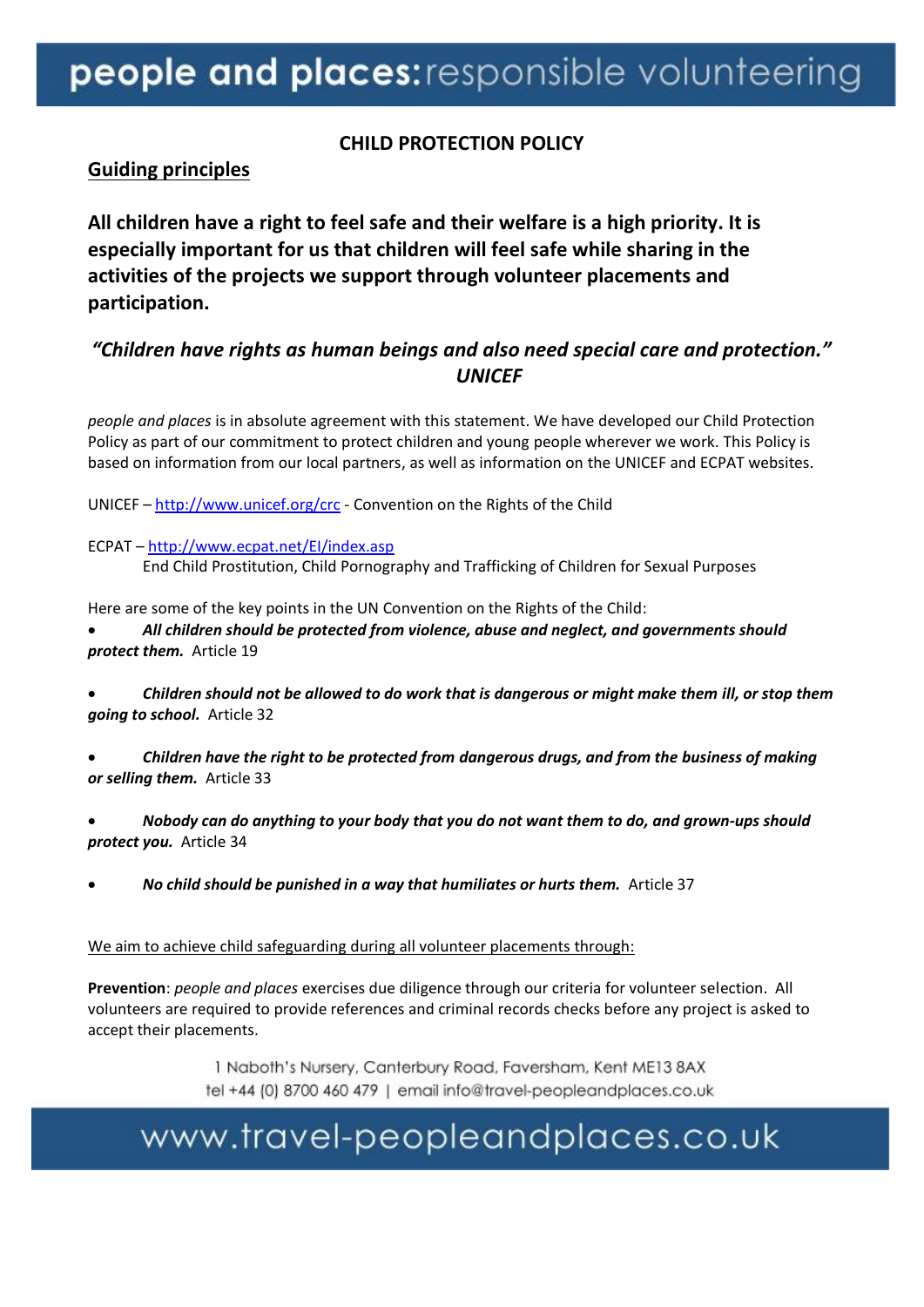**Awareness**: volunteers will be provided with destination-specific codes of conduct, including this Child Protection Policy and that of the relevant project where available. Through awareness and practice, volunteers will minimise the risks to children. *people and places,* through our partnerships with our local partners, provides support and supervision before, during and after volunteer placements. When volunteers are valued, respected and fairly treated they can enjoy their work and the children will benefit.

**Reporting**: volunteers will know what steps to take when concerns arise regarding child safety. A Reporting Procedure is attached to this policy so that it is clear what to do if there is a concern about a Child Protection matter. Named individuals within *people and places* and our local partner organisations are appointed as Child Protection Officers (CPOs) – the *people and places* CPO is Dianne Ashman. It is their responsibility to respond to any complaints made by volunteers, or relevant party.

**Responding**: volunteers can rest assured that our local partners will take heed of any such reports and will take action as appropriate.

We value and respect all children and, in partnership with local partners, encourage all volunteers to listen to children's views and suggestions on matters that directly affect them.

*people and places*, with our local partners, will review this policy annually to ensure that it is still relevant and meets all Child Protection requirements.

### **Prevention: Criteria for volunteer selection & placement confirmation**

#### *people and places* **will apply due diligence by:**

- Identifying that a volunteer applicant has experience and / or qualifications relevant to the project
- Discussing in advance a volunteer applicant's motivation to work with children
- Requiring information about relevant life experience
- Requiring relevant criminal records screening
- Taking up at least two reference checks by email and / or by phone direct contact will be made with at least one of these referees
- Sharing all relevant information about the volunteer with the local partner organisation
- Providing volunteers with as much information as possible about the project and local context, including the PMT's Code of Conduct for volunteers
- Providing a placement outline and agreeing the volunteer's role with them
- Requiring volunteers to abide by and sign the Child Protection Policy Code of Conduct

#### **Local Partners will:**

- Discuss a volunteer application with the relevant project
- Ensure that the project accepts the volunteer application
- Provide *people and places* with an outline placement for the volunteer
- Provide local orientation and project introductions
- Provide emergency contact names and contact details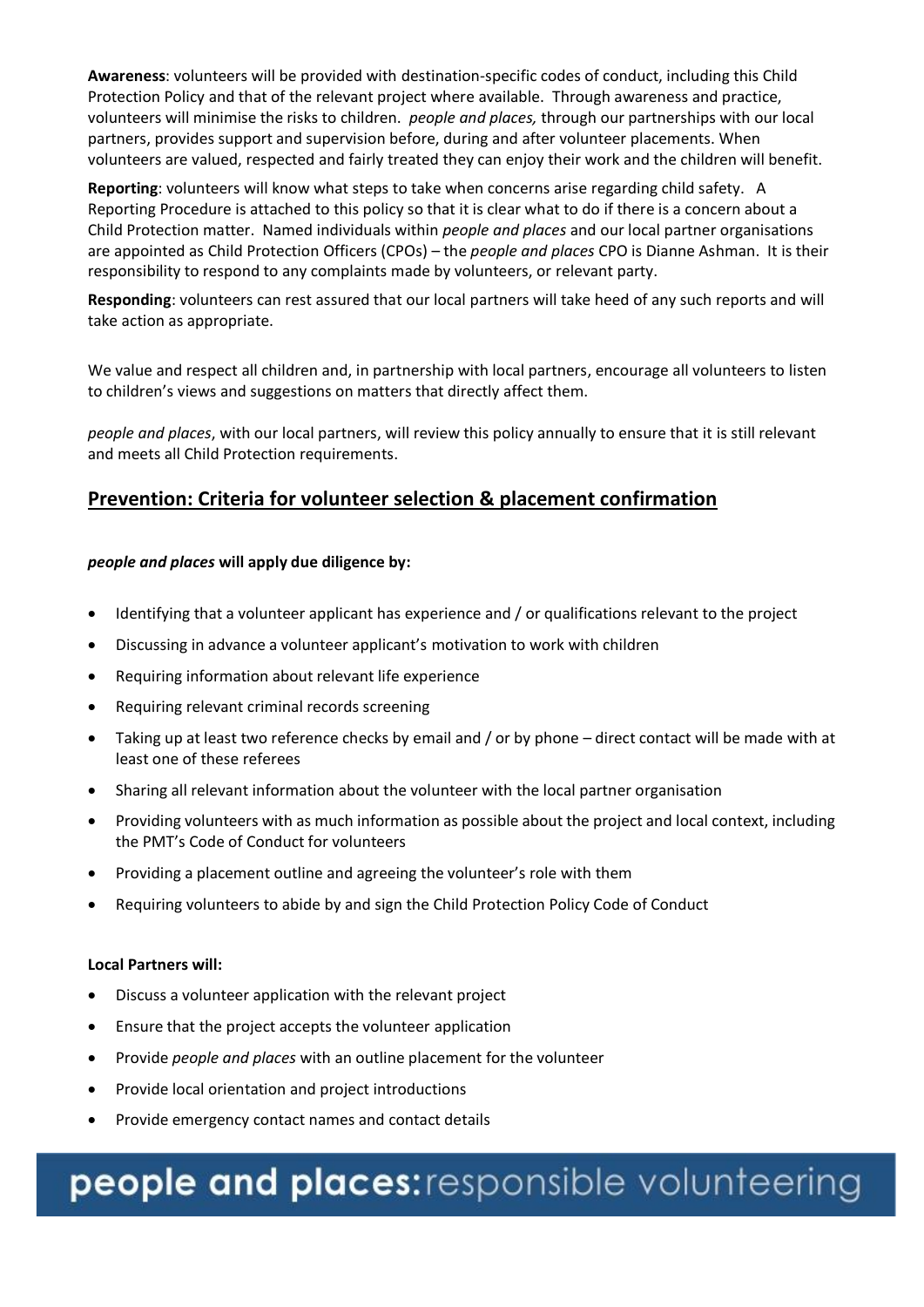- Discuss and give appropriate training on child protection issues to accommodation providers.
- Meet regularly with the project and volunteers and accommodation hosts
- Support the volunteers in their agreed role

### **Awareness: Policy Code of Conduct**

This outlines appropriate standards of behaviour for all volunteers, whether long term or temporary and whether travelling to the project or volunteering online. The Code serves to protect children and reduce any opportunities for abuse or harm to occur. It also serves to protect volunteers by avoiding allegations being made.

*people and places*, local partners and volunteers are required to comply with this Code of Conduct.

#### *people and places* **commits to provide full support for volunteers to:**

- treat children and young people with respect, listen to and value their ideas and opinions
- listen to children and take relevant and appropriate action to protect their well-being
- report any violations of these standards of behaviour
- be aware of situations which may present risks and manage them effectively
- maintain professional relationships with children and vulnerable adults
- be visible and not work alone with the children, unless in a safe environment and specifically directed to do so by the person responsible for them, and never online

#### *people and places* **requires that volunteers will not:**

- hit or otherwise physically assault or abuse children
- interact with any child in a manner which is inappropriate or sexually provocative
- make friends with children online and interact with them on social media
- engage in any form of online grooming
- seek to use children in any way to meet adult needs
- use prejudicial or oppressive behaviour and/or language with children
- discriminate on the basis of age, gender, race, religion, culture, vulnerability, disability, sexuality, civil or family status or position in society
- develop 'special' relationships or physical/sexual relationships with children
- give gifts or show favouritism
- take a child on or in any form of transport, without prior agreement by the named CPO / local partner
- have a child/children to stay overnight without prior agreement by the child's parent or guardian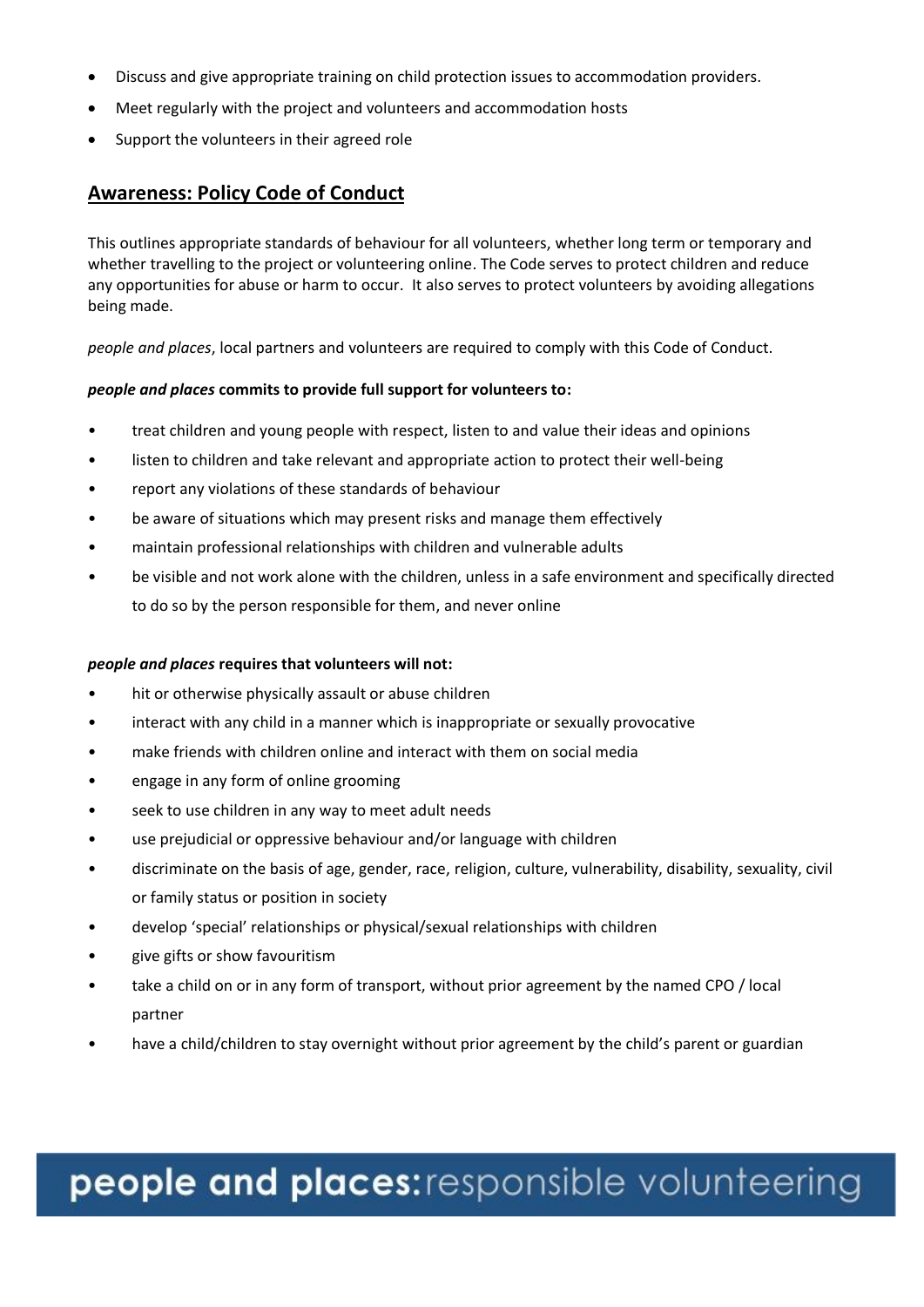- be alone with a child in a room with the door closed, or spend excessive time alone with children away from others – including any children who may be members at their homestay/guesthouse, host's family or community.
- conduct an online session with a child or children without a member of local staff being present at the meeting
- endanger the health of children by contravening any terms of the people and places Covid policy or any local health regulations

This is not a complete list. The basic understanding is that we will all avoid actions or behaviour which may constitute bad practice or potentially abusive behaviour.

### **Photography, Video and Social Media Code of Conduct**

*"All children have the right to privacy" Article* 16 - UN Convention on the Rights of the Child.

Children love having their photograph taken, and volunteers enjoy capturing such photographic memories, but we ask volunteers to respect children's right to privacy. Volunteers are expected to ask the children and the adults responsible for them if they can take photographs and always to maintain respect for the dignity of the person being photographed - they should consider whether, if the roles were reversed, they would be happy for someone to take a photograph of them or of their child in that situation. This includes asking for permission before photographing or recording an online meeting. If photographs are to be published on social media volunteers should consider carefully who will see the image, what message it portrays and how it might be interpreted. Similarly, comments on social media and in blogs should be carefully considered to ensure they reflect the standard and style of comments which would be acceptable at home. If photographs or videos are intended for fund-raising or awareness-raising purposes, we ask that volunteers discuss this with the local partner, project manager or *people and places* before publishing.

### *People and places* **requires that volunteers will agree:**

- to seek informed consent from the child and/or his/her parents or guardian or responsible adult at the project prior to a recording, photograph or image being taken or message being posted
- to explain how and where this material will be used
- not to use a child's name on any social networking sites, webpage or printed materials. This is for the child's protection. Names may be changed and this change indicated.
- not to post or publish photographs or videos of individual children in such a manner that might led to that child being identified or put at risk
- not to take images that could be perceived as inappropriate, sexually provocative or degrading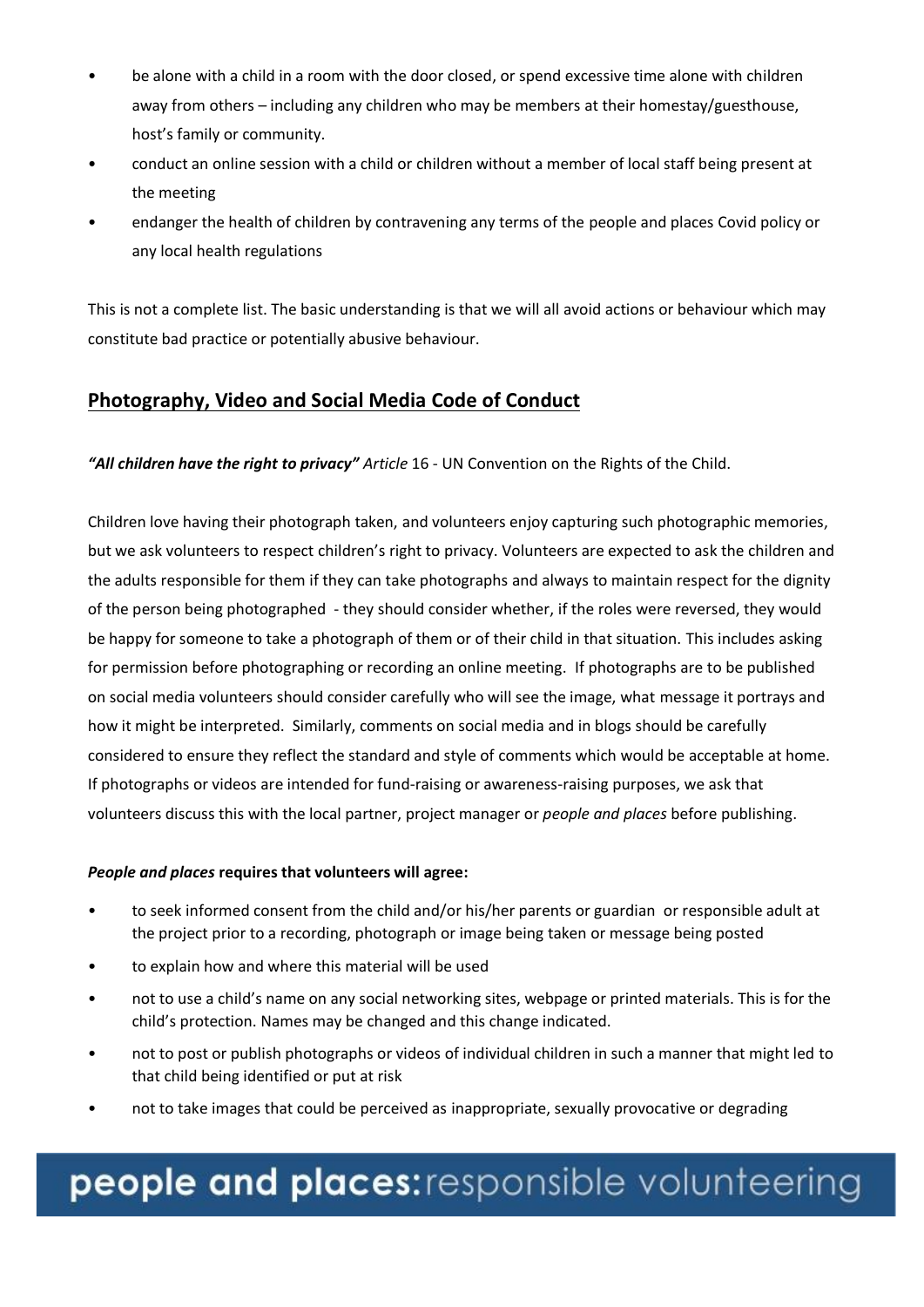## **Reporting procedure: what to do if you suspect any form of child welfare /**

## **safeguarding issue**

| Who can make a report?                           | Parent, Child, Staff, Volunteer or any concerned person.                                                                                                                                                                                                                                                                                                                                                                       |
|--------------------------------------------------|--------------------------------------------------------------------------------------------------------------------------------------------------------------------------------------------------------------------------------------------------------------------------------------------------------------------------------------------------------------------------------------------------------------------------------|
| What can be reported?                            | Any child safety concerns including a child telling you of -<br>abuse/harm;<br>an accusation;<br>a suspicion or observation of inappropriate behaviour;<br>a break of Code of Conduct;<br>environmental safety issues                                                                                                                                                                                                          |
| How do you make a report?                        | Verbal report, letter, email, telephone or meeting.                                                                                                                                                                                                                                                                                                                                                                            |
| Who do you report to?                            | The designated volunteer coordinator on the project<br>$- AND -$<br>people and places local partner<br>(Local partner will inform people and places named CPO by email<br>within 48 hours of report)                                                                                                                                                                                                                           |
| What happens after you have made<br>your report? | Internal Process with project to investigate complaint (for more<br>detail see below).<br>Local partner to follow up with project and people and places<br>Due to privacy issues we may not be able to report back to the<br>volunteer for some time<br>If applicable, Police or Child Support Network notified.<br>Support offered to child, parent, person who reports and<br>accused staff member/volunteer where required. |
| <b>Outcome</b>                                   | Investigation; solution decided; relevant staff, volunteers,<br>parents and child notified of outcome.<br>Policies, procedures updated where necessary to avoid the same<br>thing happening again.                                                                                                                                                                                                                             |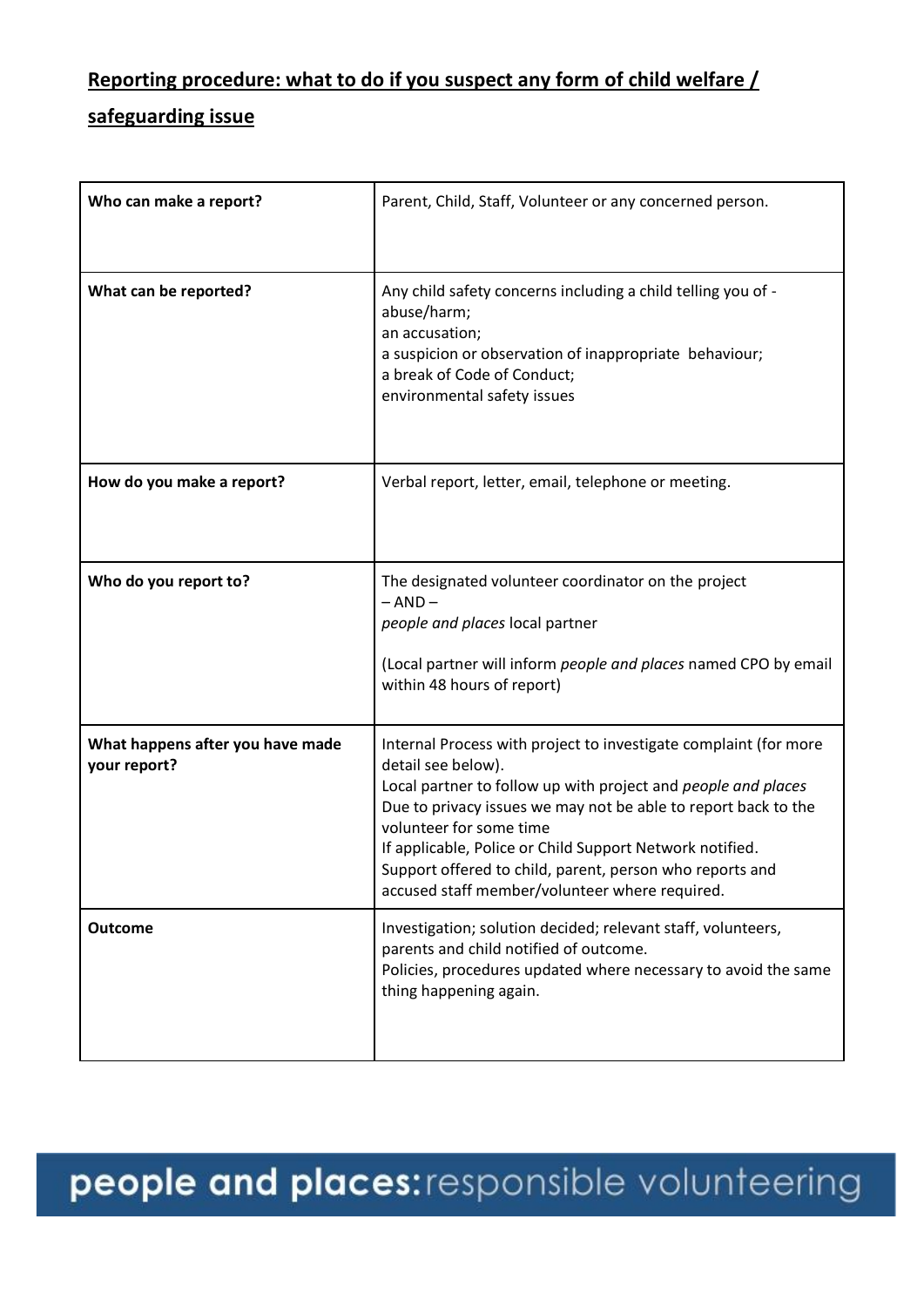## **Internal Process for Investigating Child Safeguarding Issues**

**At all times the rights and welfare of the child are of the highest importance. Any investigation will aim to respect the privacy and safety of the child, ensuring that he / she is contacted in a child friendly manner.**

- *1.* Any person who has knowledge of, suspects, or has witnessed a potential child safeguarding issue should immediately contact the local partner designated Child Protection Officer, followed by local coworker if appropriate, project principal or manager, *people and places.*
- 2. A verbal and / or written report should be made within 24 hours to allow early intervention and prompt investigation.
- 3. On receipt of the report the local partner's designated CPO will begin an internal investigation.
- 4. The person causing concern will be informed that an allegation has been made against him / her and they will be given the opportunity to respond.
- 5. The local partner CPO will decide on the appropriate action to be taken to be taken. Where appropriate, a complaint will be filed with the relevant Police and / or authorities. Full co-operation will be given to the authorities during any external investigation.
- 6. Where the person causing concern is an expatriate, the relevant law enforcement authorities will be informed with due regard given to the potential for extraterritorial proceedings by the expatriate's country of origin.

### **Response to Investigation**

- 1. At the conclusion of the investigation, the person causing concern, the child and his / her family/guardian and the person who made the initial report should be informed of concerns or allegation, the results of the investigation and what corrective action, if any, will be taken.
- 2. In the event that an allegation is proven to be untrue, or even fabricated, appropriate steps will be taken for follow-up with the person who has been accused, the child, and the person who reported the incident. Distinction should be made in follow-up procedures between someone who made an honest mistake in reporting an incident and deliberate slander. Efforts will be made to provide assistance to an associate accused of any form of abuse with children, including counselling or other appropriate forms of support.
- 3. If abuse is proven by the investigation, reasonable efforts will be made to assist the child in coping with any physical or emotional trauma he or she may be experiencing. This may include medical treatment, psychological counselling or any other form of assistance deemed necessary and appropriate. Any such support will be put in place by the local partner, who may organise support themselves or refer the incident to local support agencies.
- 4. If the investigation concludes that abuse has occurred which is subject to criminal prosecution according to national laws, all findings will be reported to the relevant national police authorities and full co-operation afforded them during an external investigation. If the accused is an expatriate, the relevant law enforcement authorities will also be informed with due regard given to the potential for extraterritorial proceedings by the expatriate's country of origin. In the event an associate is discharged for proven child abuse, such information will be disclosed as requested by police, etc. Such disclosures will be made in accordance with applicable law and/or customs.